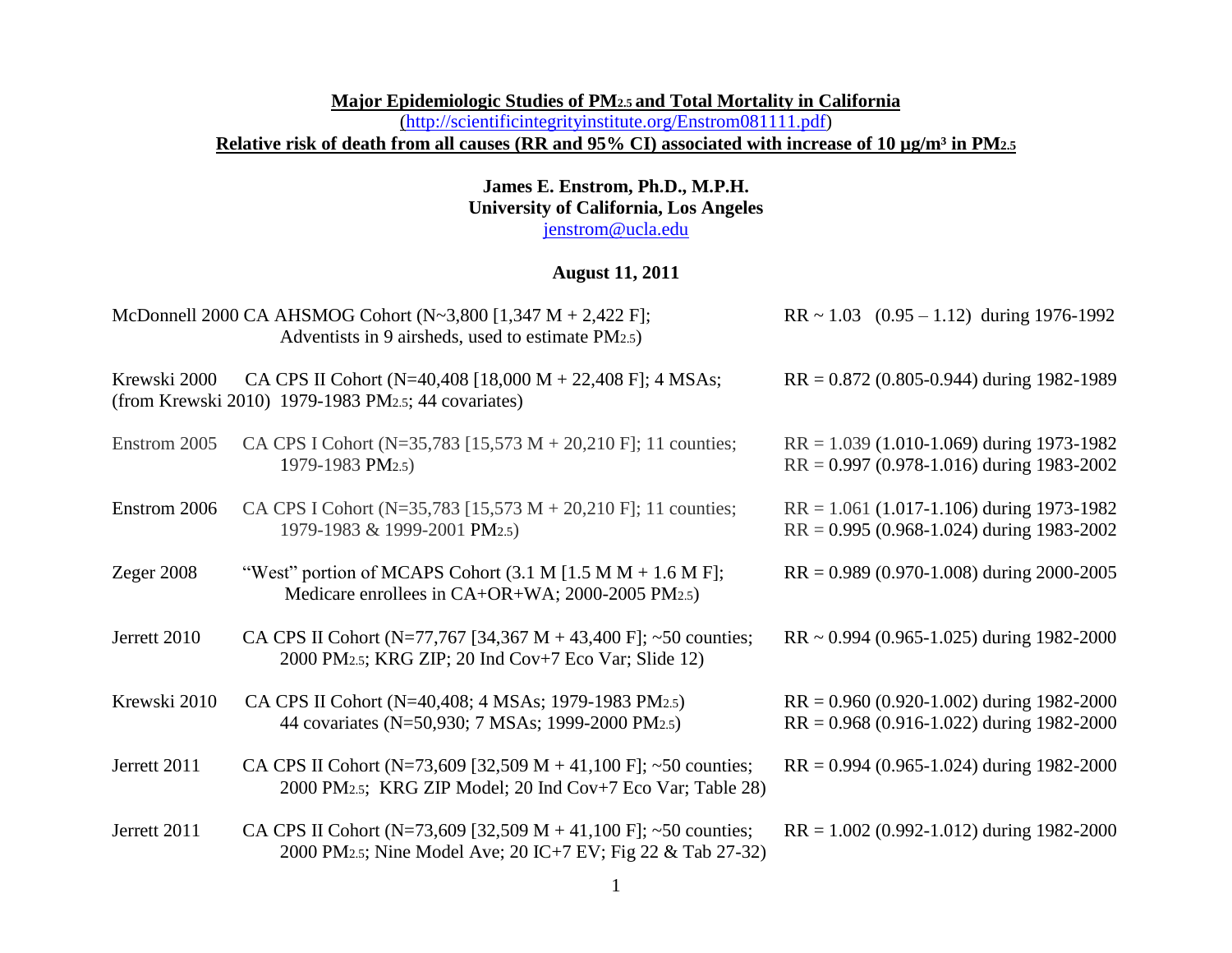| Lipsett 2011           | CA Teachers Cohort (N=73,489 [73,489 F]; 2000-2005 PM2.5) | $RR = 1.01$ (0.95 – 1.09) during 2000-2005   |
|------------------------|-----------------------------------------------------------|----------------------------------------------|
| Ostro 2011<br>replaced | CA Teachers Cohort (N=43,220 [43,220 F]; 2002-2007 PM2.5) | $RR = 1.06$ (0.96 – 1.16) during 2002-2007   |
| Ostro 2010             | Incorrect 2010 Result:                                    | $RR = 1.84$ $(1.66 - 2.05)$ during 2002-2007 |

#### **Epidemiologic Study of PM2.5 and Total Mortality in Los Angeles Basin** Relative risk of death from all causes (RR and 95% CI) associated with increase of 10 µg/m<sup>3</sup> in PM<sub>2.5</sub>

Jerrett 2005 CPS II Cohort in Los Angeles Basin (N=22,905; 267 zip code areas; RR = 1.11 (0.99 - 1.25) during 1982-2000 1999-2000 PM2.5; 44 covariates + maximal confounders)

### **Epidemiologic Study of PM2.5 and Total Mortality in United States Relied Upon by CARB and US EPA as of 2010** Relative risk of death from all causes (RR and 95% CI) associated with increase of 10  $\mu$ g/m<sup>3</sup> in PM<sub>2.5</sub>

| Krewski 2009                    | CPS II Cohort (N=342,521; 58 MSAs; 1979-1983 PM2.5)                                         | $RR = 1.028 (1.014 - 1.043)$ during 1982-2000 |
|---------------------------------|---------------------------------------------------------------------------------------------|-----------------------------------------------|
|                                 | 44 covariates (N=488,370; 116 MSAs; 1999-2000 PM2.5)                                        | $RR = 1.036 (1.017 - 1.054)$ during 1982-2000 |
| <b>FJC</b>                      | Requirement to establish causal epidemiologic relationship                                  | $RR \ge 2.0$                                  |
|                                 | Federal Judiciary Center "Reference Manual on Scientific Evidence, 2 <sup>nd</sup> Edition" |                                               |
|                                 | (http://www.fjc.gov/public/pdf.nsf/lookup/sciman06.pdf/\$file/sciman06.pdf)                 |                                               |
| Reference Guide on Epidemiology |                                                                                             |                                               |
|                                 | (http://www.fjc.gov/public/pdf.nsf/lookup/6.epide.pdf/\$File/6.epide.pdf)                   |                                               |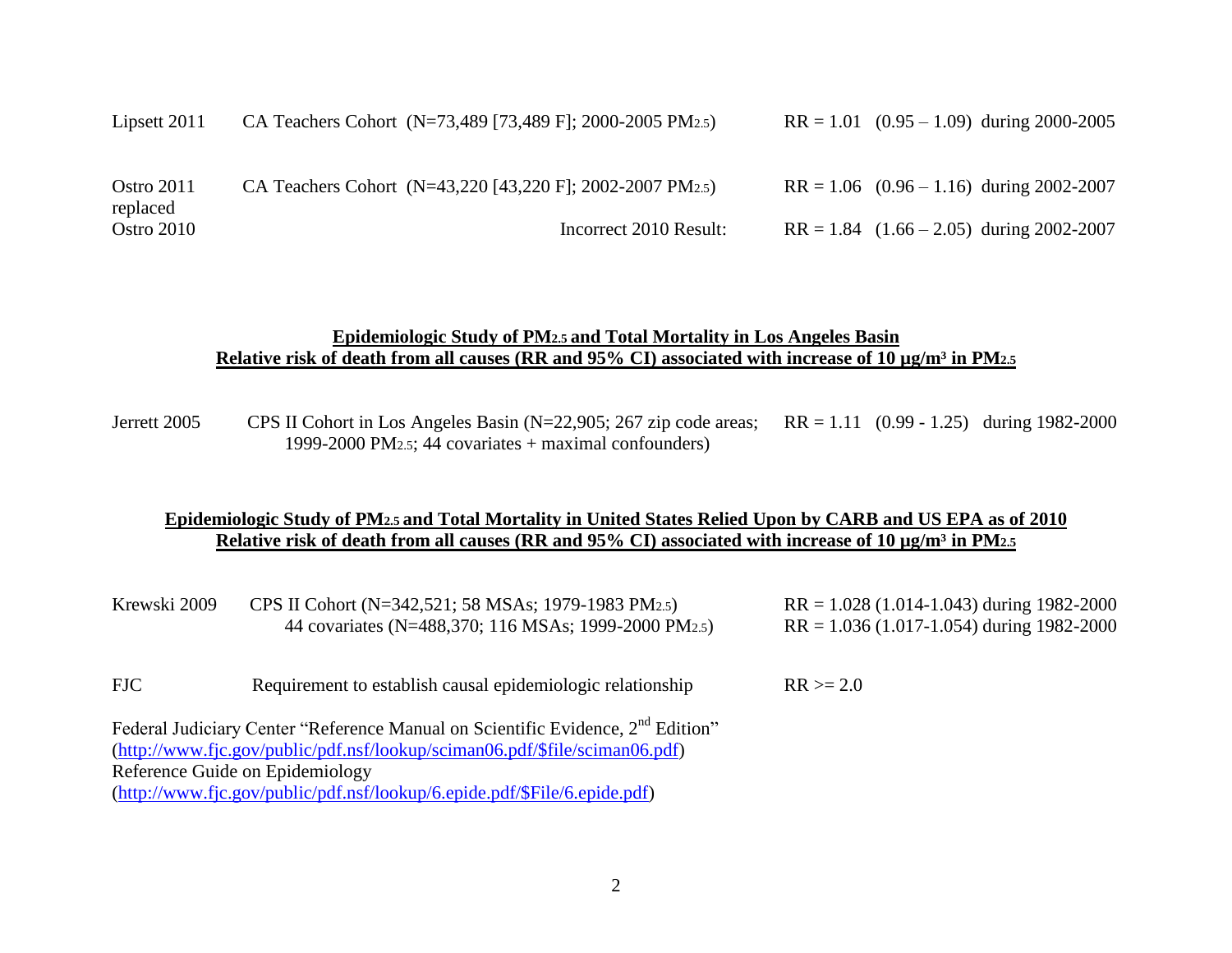### **References for Epidemiologic Studies of PM2.5 and Total Mortality**

Author & Year Home Institution Underlying Study Cohort Primary Funding

California-wide Studies

McDonnell 2000 Loma Linda U, CA California Adventist Health Study of Smog (AHSMOG) CARB and US EPA 1) McDonnell WF; Nishino-Ishikawa N; Petersen FF; Chen LH; Abbey DE (2000). Relationships of mortality with the fine and coarse fractions of long-term ambient PM10 concentrations in nonsmokers. *J Expo Sci Environ Epidemiol* 2000;10:427-436. EPA ISA No 010319 Peer-Reviewed Journal [\(http://scientificintegrityinstitute.org/JEAEE090100.pdf\)](http://scientificintegrityinstitute.org/JEAEE100100.pdf)

Krewski 2000 U Ottawa, CN 1982 ACS Cancer Prevention Study (CPS II) Assume HEI 1) Unpublished August 31, 2010 letter from Krewski to HEI with California-specific results from Table 33 in Krewski 2009 [\(http://www.arb.ca.gov/research/health/pm-mort/HEI\\_Correspondence.pdf\)](http://www.arb.ca.gov/research/health/pm-mort/HEI_Correspondence.pdf) 2) "Reanalysis of the Harvard Six Cities Study and the American Cancer Society Study of Particulate Air Pollution and Mortality: HEI Special Report. July 2000" [\(http://pubs.healtheffects.org/view.php?id=6\)](http://pubs.healtheffects.org/view.php?id=6). Figure 5 and Figure 21 of Part II: Sensitivity Analyses [\(http://pubs.healtheffects.org/getfile.php?u=275\)](http://pubs.healtheffects.org/getfile.php?u=275) and [\(http://scientificintegrityinstitute.org/HEIFigure5093010.pdf\)](http://scientificintegrityinstitute.org/HEIFigure5093010.pdf) 3) Enstrom JE (2006). Response to "A Critique of 'Fine Particulate Air Pollution and Total Mortality Among Elderly Californians, 1973-2002" by Bert Brunekreef, PhD, and Gerard Hoek, PhD, *Inhal Toxicol* 2006:18:509-514 [\(http://scientificintegrityinstitute.org/IT060106.pdf\)](http://scientificintegrityinstitute.org/IT060106.pdf)

Enstrom 2005 UCLA, CA 1959 California Cancer Prevention Study (CA CPS I) EPRI Enstrom JE (2005). Fine particulate air pollution and total mortality among elderly Californians, 1973-2002. *Inhal Toxicol* 2005;17:803-816. EPA ISA No. 087356 Peer Reviewed Journal [\(http://www.arb.ca.gov/planning/gmerp/dec1plan/gmerp\\_comments/enstrom.pdf\)](http://www.arb.ca.gov/planning/gmerp/dec1plan/gmerp_comments/enstrom.pdf) and [\(http://scientificintegrityinstitute.org/IT121505.pdf\)](http://scientificintegrityinstitute.org/IT121505.pdf)

Enstrom 2006 UCLA, CA 1959 California Cancer Prevention Study (CA CPS I) EPRI Enstrom JE (2006). Response to "A Critique of 'Fine Particulate Air Pollution and Total Mortality Among Elderly Californians, 1973- 2002" by Bert Brunekreef, PhD, and Gerard Hoek, PhD', *Inhal Toxicol* 2006:18:509-514 [\(http://scientificintegrityinstitute.org/IT060106.pdf\)](http://scientificintegrityinstitute.org/IT060106.pdf) and [\(http://scientificintegrityinstitute.org/ITBH060106.pdf\)](http://scientificintegrityinstitute.org/ITBH060106.pdf)

Zeger 2008 Johns Hopkins U, MD 2000 US Medicare Cohort (MCAPS) EPA and NIEHS Zeger SL, Dominici F, McDermott A, Samet JM (2008). Mortality in the Medicare Population and Chronic Exposure to Fine Particulate Air Pollution in Urban Centers (2000-2005). *Environ Health Perspect* 2008;116:1614-1619 [\(http://ehp03.niehs.nih.gov/article/info:doi/10.1289/ehp.11449\)](http://ehp03.niehs.nih.gov/article/info:doi/10.1289/ehp.11449)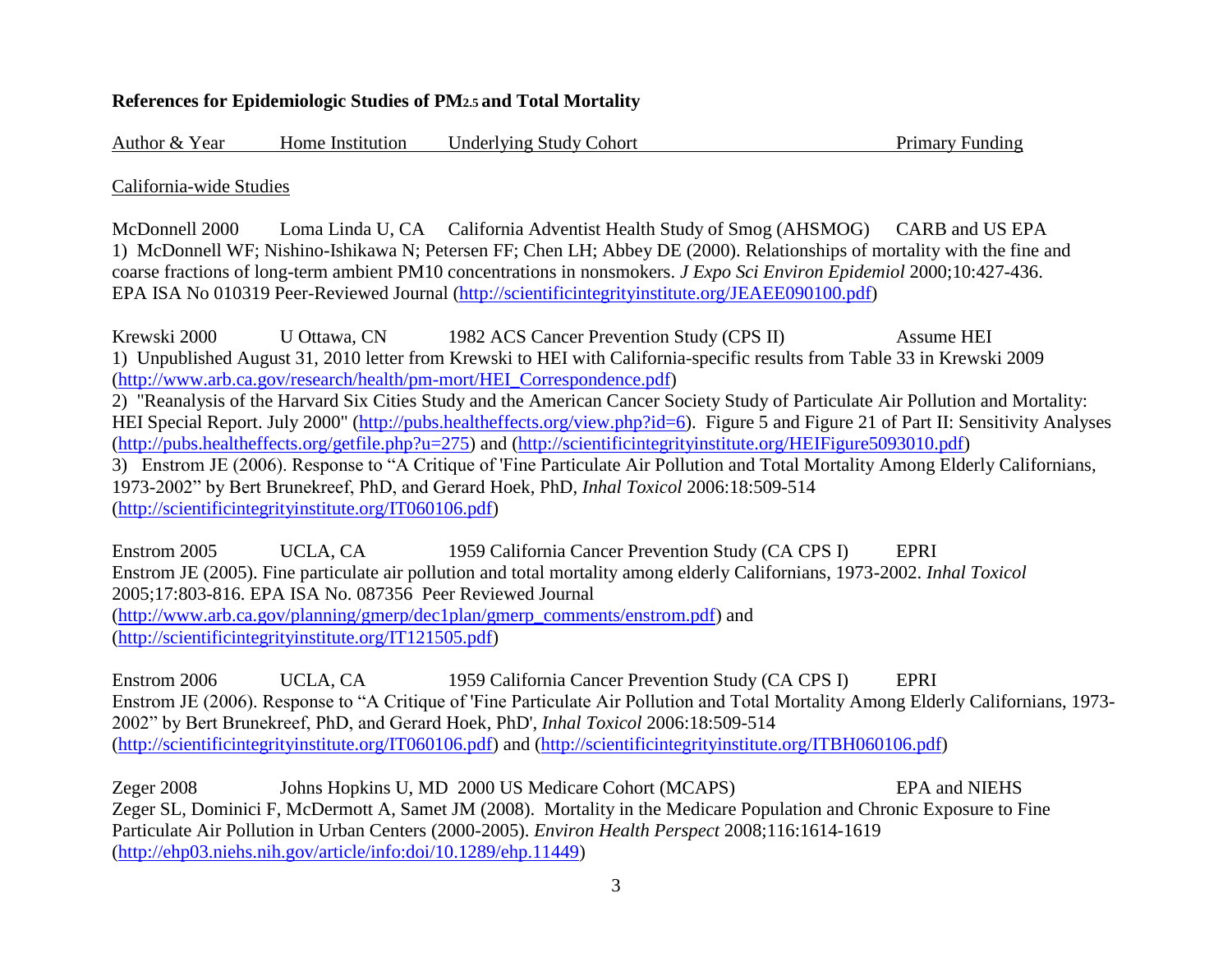Jerrett 2010 UC Berkeley, CA 1982 ACS Cancer Prevention Study (CPS II) CARB Principal Investigator, Michael Jerrett, UC Berkeley/CARB Proposal No. 2624-254 "Spatiotemporal Analysis of Air Pollution and Mortality in California Based on the American Cancer Society Cohort" Co-Investigators: Burnett RT, Krewski D, Pope CA III, Thurston G, Christakos G, Hughes E, Calle E, Thun M. Unpublished February 26, 2010 CARB presentation [\(http://scientificintegrityinstitute.org/carbjerrett022610.pdf\)](http://scientificintegrityinstitute.org/carbjerrett022610.pdf)

Krewski 2010 U Ottawa, CN 1982 ACS Cancer Prevention Study (CPS II) Assume HEI 1) Unpublished August 31, 2010 letter from Krewski to HEI with California-specific results from Krewski 2009 [\(http://www.arb.ca.gov/research/health/pm-mort/HEI\\_Correspondence.pdf\)](http://www.arb.ca.gov/research/health/pm-mort/HEI_Correspondence.pdf)

Ostro 2010 & 2011 Cal EPA OEHHA 1995 California Teachers Cohort CARB and NCI Ostro B, Lipsett M, Reynolds P, Goldberg D, Hertz A, Garcia C, Henderson KD, Bernstein L (2010). Long-Term Exposure to Constituents of Fine Particulate Air Pollution and Mortality: Results from the California Teachers Study. *Environ Health Perspect* 2010;118:363-369 with June 2011 Erratum [\(http://ehp03.niehs.nih.gov/article/info:doi/10.1289/ehp.0901181\)](http://ehp03.niehs.nih.gov/article/info:doi/10.1289/ehp.0901181)

Jerrett 2011 UC Berkeley, CA 1982 ACS Cancer Prevention Study (CPS II) CARB Principal Investigator Michael Jerrett, June 9, 2011 Draft Final Report for Contract No. 06-332 to CARB Research Screening Committee, "Spatiotemporal Analysis of Air Pollution and Mortality in California Based on the American Cancer Society Cohort" Co-Investigators: Burnett RT, Pope CA III, Krewski D, Thurston G, Christakos G, Hughes E, Ross Z, Shi Y, Thun M [\(http://www.arb.ca.gov/research/rsc/06-09-11/agenda4\\_contract06-332\\_draft\\_report\\_cynthia\\_0520\\_v2.pdf\)](http://www.arb.ca.gov/research/rsc/06-09-11/agenda4_contract06-332_draft_report_cynthia_0520_v2.pdf) and [\(http://www.scientificintegrityinstitute.org/jerrett012510.pdf\)](http://www.scientificintegrityinstitute.org/jerrett012510.pdf) and [\(http://www.scientificintegrityinstitute.org/CARBRSC060911.mp3\)](http://www.scientificintegrityinstitute.org/CARBRSC060911.mp3)

Lipsett 2011

Lipsett MJ, Ostro BD, Reynolds P, Goldberg D, Hertz A, Jerrett M, Smith DF, Garcia C, Chang ET, Bernstein L (2011). Long-term Exposure to Air Pollution and Cardiorespiratory Disease in the California Teachers Study Cohort. *AJRCCM* Article in Press (June 23, 2011) as doi:10.1164/rccm.201012-2082OC [\(http://ajrccm.atsjournals.org/cgi/reprint/201012-2082OCv1\)](http://ajrccm.atsjournals.org/cgi/reprint/201012-2082OCv1) and [\(http://scientificintegrityinstitute.org/Lipsett062311.pdf\)](http://scientificintegrityinstitute.org/Lipsett062311.pdf)

## Los Angeles Basin and US Studies

Jerrett 2005 USC, CA 1982 ACS Cancer Prevention Study (CPS II) HEI,NIEHS,U Ottawa Jerrett M, Burnett RT, Ma R, Pope CA III, Krewski D, Newbold KB, Thurston G, Shi Y, Finkelstein N, Calle EE, Thun MJ (2005). Spatial Analysis of Air Pollution and Mortality in Los Angeles. *Epidemiology* 2005;16:727–736. [\(http://www.ncbi.nlm.nih.gov/pubmed/16222161\)](http://www.ncbi.nlm.nih.gov/pubmed/16222161) and [\(http://scientificintegrityinstitute.org/Jerrett110105.pdf\)](http://scientificintegrityinstitute.org/Jerrett110105.pdf)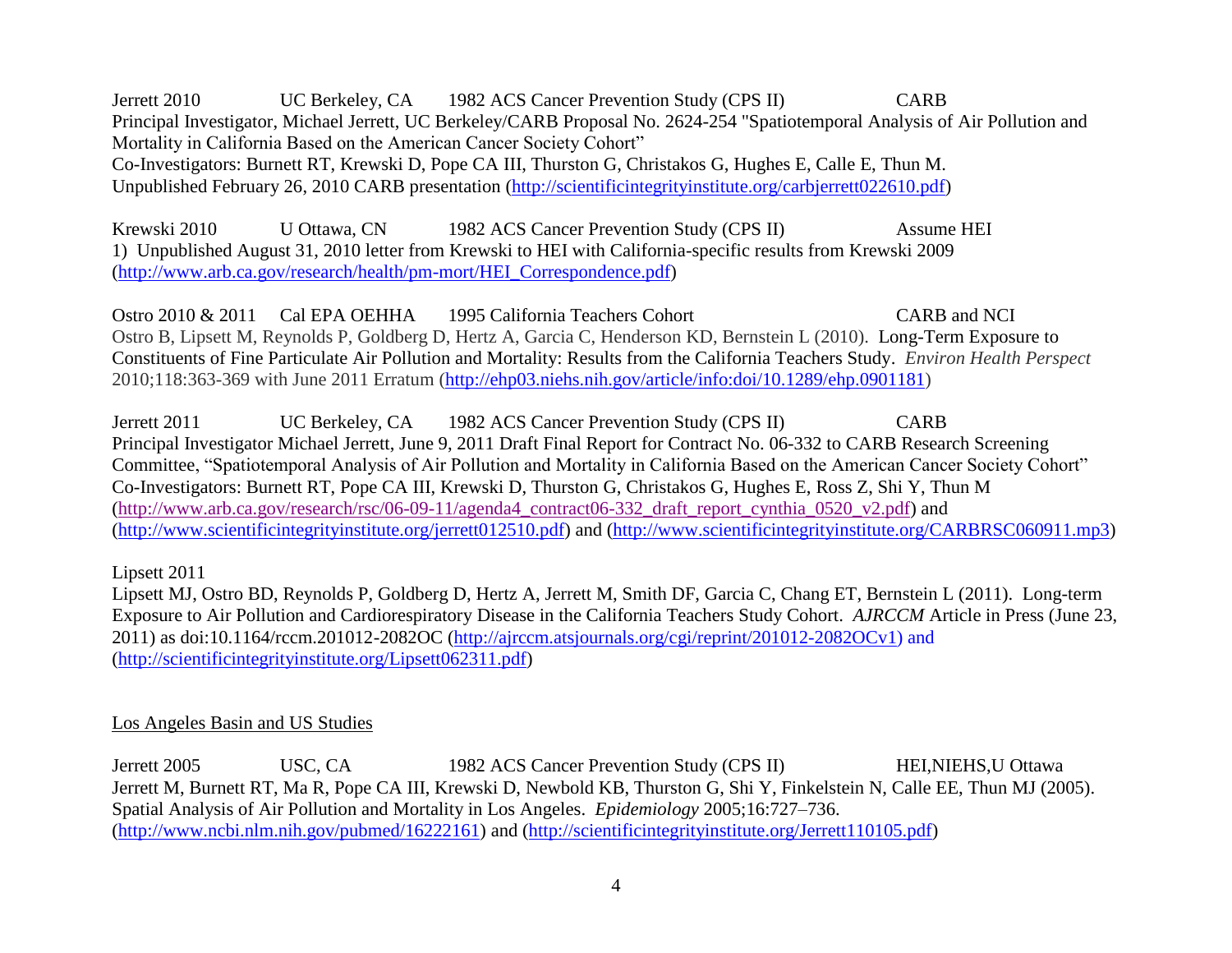Krewski 2009 U Ottawa, CN 1982 ACS Cancer Prevention Study (CPS II) HEI, NIEHS, CARB, US EPA Krewski D, Jerrett M, Burnett RT, Ma R, Hughes E, Shi Y, Turner MC, Pope CA III, Thurston G, Calle EE, Thun MJ. [Extended](http://pubs.healtheffects.org/view.php?id=315)  [Analysis of the American Cancer Society Study of Particulate Air Pollution and Mortality.](http://pubs.healtheffects.org/view.php?id=315) HEI Research Report 140. May 2009 [\(http://pubs.healtheffects.org/view.php?id=315\)](http://pubs.healtheffects.org/view.php?id=315)

# **References Explaining Epidemiologic Studies of PM2.5 and Total Mortality in California**

April 21, 2010 Enstrom Comments to CARB on PM2.5 and Mortality in California [\(http://www.arb.ca.gov/lists/offroad09/25-carb\\_enstrom\\_comments\\_on\\_pm2.5\\_\\_\\_mortality\\_in\\_ca\\_042110.pdf\)](http://www.arb.ca.gov/lists/offroad09/25-carb_enstrom_comments_on_pm2.5___mortality_in_ca_042110.pdf)

August 31, 2010 CARB Report "Estimate of Premature Deaths Associated with Fine Particle Pollution in California Using the United States Environmental Protection Agency Methodology" [\(http://www.arb.ca.gov/research/health/pm-mort/pm-report\\_2010.pdf\)]((http:/www.arb.ca.gov/research/health/pm-mort/pm-report_2010.pdf)

October 10, 2010 Bakersfield Californian article by Lois Henry "Air board must be held accountable" [\(http://www.bakersfield.com/news/local/x618251275/Air-board-must-be-held-accountable\)](http://www.bakersfield.com/news/local/x618251275/Air-board-must-be-held-accountable)

November 14, 2010 Bakersfield Californian article by Lois Henry "Air pollution 'deaths' all over the map" [\(http://www.bakersfield.com/news/local/x1613299841/LOIS-HENRY-Air-pollution-deaths-all-over-the-map\)](http://www.bakersfield.com/news/local/x1613299841/LOIS-HENRY-Air-pollution-deaths-all-over-the-map)

August 17, 2011 Bakersfield Californian article by Lois Henry "New study doesn't hit the mark for air pollution deaths" ([http://www.bakersfield.com/news/columnist/henry/x560461816/New-study-doesnt-hit-the-mark-for-air-pollution-deaths\)](http://www.bakersfield.com/news/columnist/henry/x560461816/New-study-doesnt-hit-the-mark-for-air-pollution-deaths)

## **CARB Diesel Regulatory Documents Based in Part on Epidemiologic Studies of PM2.5 and Total Mortality**

Proposed Amendments to the Regulation to Reduce Emissions of Diesel Particulate Matter, Oxides of Nitrogen and Other Criteria Pollutants from In-Use On-Road Diesel-Fueled Vehicles, the Heavy-Duty Vehicle Greenhouse Gas Emission Reduction Measure, and the Regulation to Control Emissions from In-Use On-Road Diesel-Fueled Heavy-Duty Drayage Trucks at Ports and Intermodal Rail Yard Facilities

[\(http://www.arb.ca.gov/regact/2010/truckbus10/truckbus10.htm\)](http://www.arb.ca.gov/regact/2010/truckbus10/truckbus10.htm)